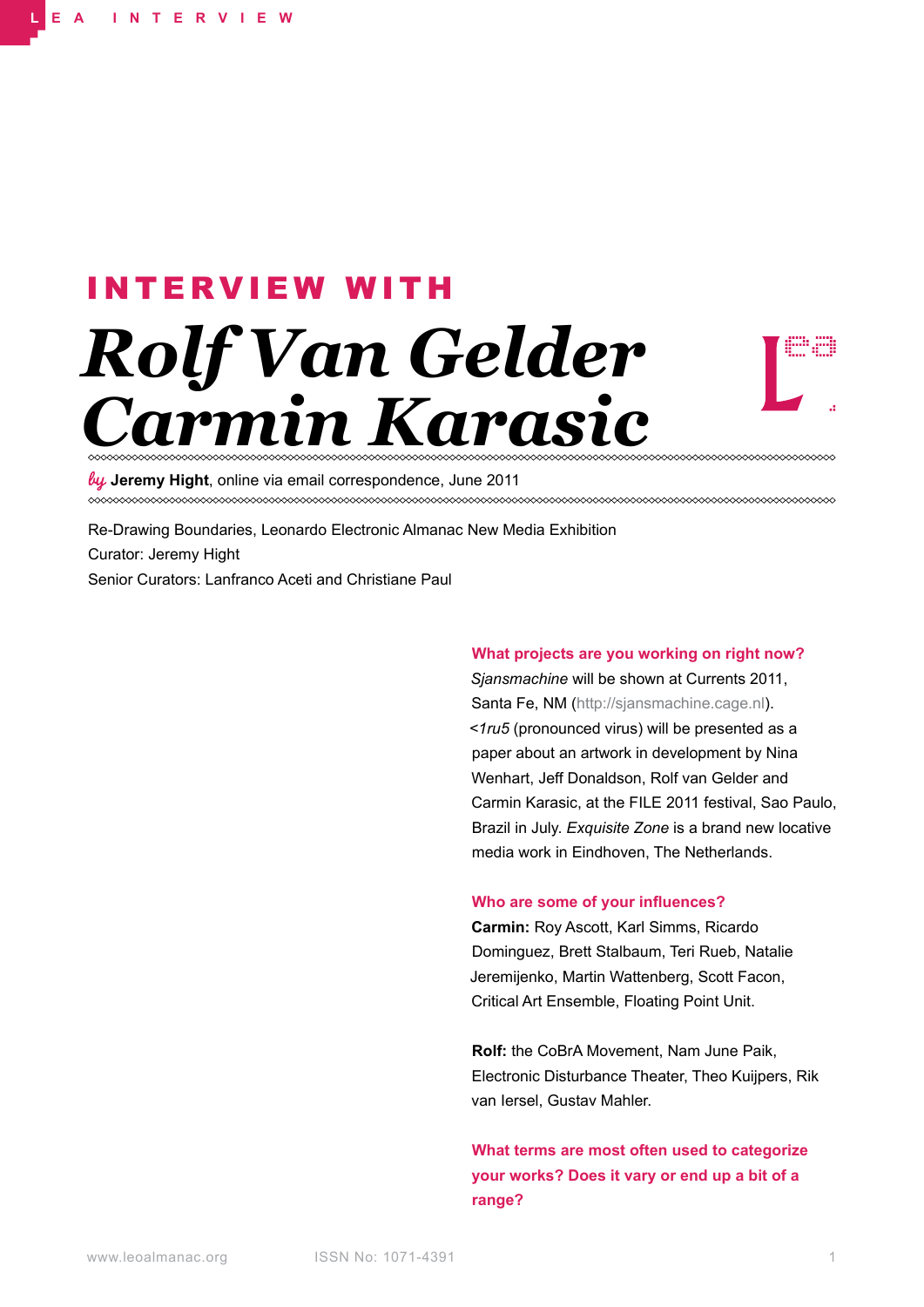New media art, interactive installation, cyberart, hactivism, locative media, web art. Our art varies, so the terms vary.

## **What do you see happening in the near future in terms of any new developments in technology and how we in society interact ?**

Our culture is drastically changing: better living through communication technology. We'll see more artists addressing: non-tactile UI, responsive environments, sustainability, mobile/social computing, research+art merges in: nano-, bio-, genetic-, social-, cyborg and issues around data control, i.e. 'no privacy ever again', 'who owns your data?', etc...

## **Are there other areas outside of art that influence your work? How so?**

For Rolf, his emotional state is one of his biggest inspirations. In general emerging technologies, social change, political climate, and environmental issues all influence our ideas. For example, Carmin was inspired to create Handheld Histories as Hyper Monuments because of US propaganda about the Iraqi war.

## **Do you incorporate history into any of your work? Do you incorporate incompletion? How so?**

*Handheld Histories*, obviously. HHHM is also completed by the user. We created a container and invite others to add their contribution, which creates the hyper-monument. There are examples in many other artworks too, for example: *Stateless Half Life* (2004) is a data visualization artwork about refugee migration and re-patriation. The data is an historic snapshot. It elicits a visceral response in the viewer, by banning people from the revisiting the artwork forever, for unreasonable reasons (http:// www.carminka.net/shl). *Groeten uit Eindhoven!*  (2003) uses history and humor to examine Dutch stereotypes in the context of modern global society (http://www.cage.nl/groeten). *YOU Girl!* (2002) Sections of the 1960 Wendy Ward Charm School workbook are reconstructed in the YOU Girl! website. YOU Girl! shows how the book's narrative works to establish impossible 'Beauty Ideals' and vulnerability

in feminine identity (http://www.carminka.net/yougirl). *With Liberty and Justice for All* (1998) is one of the very first commissioned hypertext autobiographies. The work looks at the American Dream in 1960–1969 from the perspective of my childhood. (http://www. carminka.net/pixeliberty.htm). *St. Lucy Chronicles*  (1996) is one of the first web art projects. It explores a virtual meeting between Claude Monet, a painter going blind, and St. Lucy, the patron saint of those who are blind. (http://www.cage.nl/stlucy)

## **What do you think of the naming of "locative media art" in terms of being accurate or limiting in any way?**

Locative media art is fine as long as other terms are used to further describe the work. In general we don't like to label artwork because it's too narrow.

# **What aspects of space and data do you think can be more deeply explored by artists and others?**

Artists and the general public can use 'open data' to create transparent community information. Information is power. This power can be used to improve the quality of life in ways best suited to community/social needs. Artists and the general public can contribute unsolicited architecture and recommend sustainable communities. For example Buckminster Fuller's architectural urban designs were unsolicited, yet thoroughly addressed urban population issues. Another example would be city planners designing a new mall, and the citizens of the city presenting unsolicited alternative shopping models that better suit their needs.

# **Is code art? Is art a sort of code? What relationship enriches your collaborations as far as utilizing and exploring data, metaphor and larger commentary?**

Code is not art per se. A developer decides whether the code is a work of art or not. Not all code is art. Some code is just functional, created as a solution to complete a specific task, but it is not art. Other code is definitely art. It's based on the reason the code was developed and the aesthetics of the code itself. Like Marcel Duchamp's toilet seat ('*Fountain'*):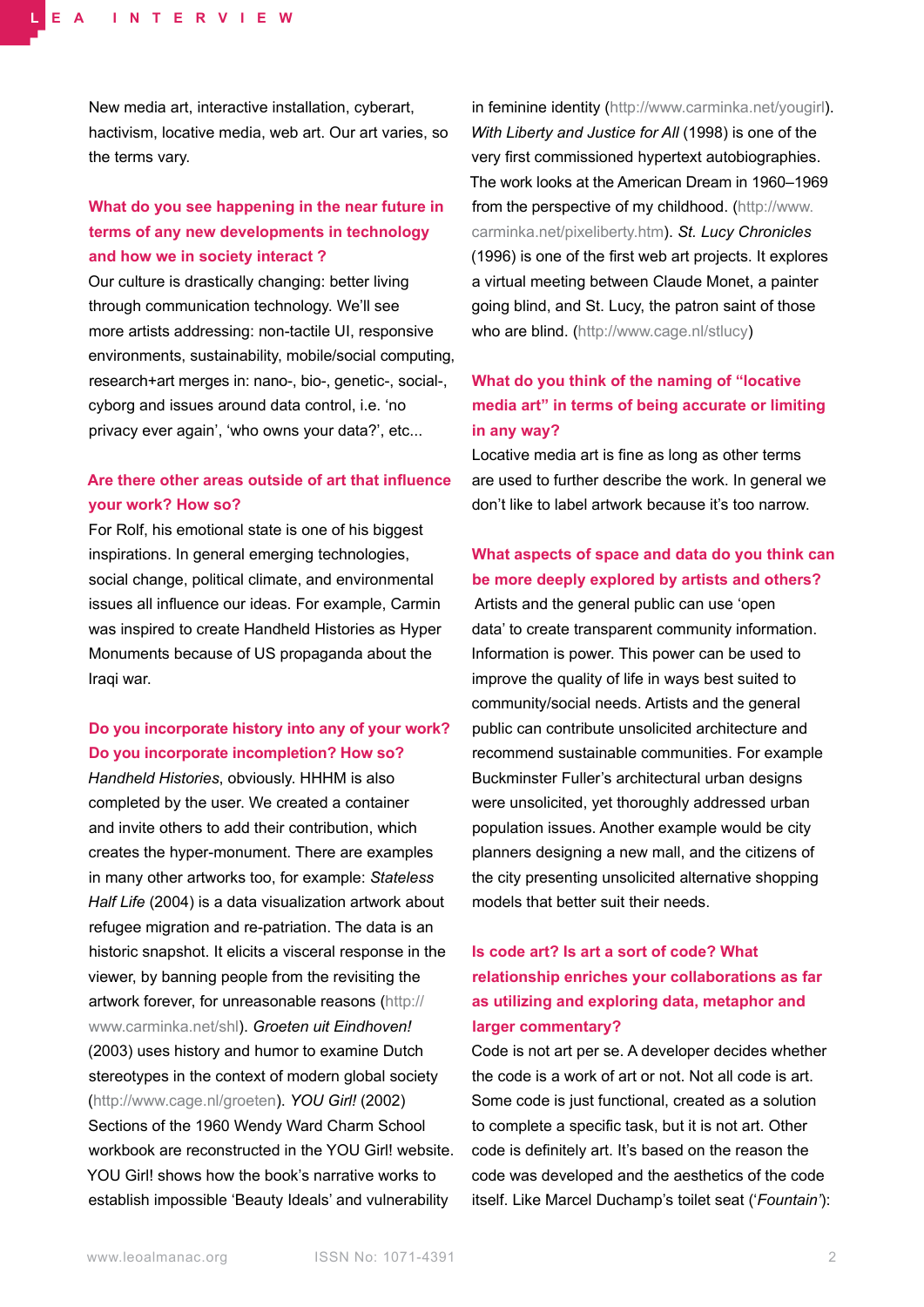a toilet seat is not art until you place it in a gallery or museum and call it a work of art.

Art can be seen as a kind of communication tool, a language; communication on a deeper level. For that reason art IS a sort of code.

We are as a friend says, "data fanatics". We both enjoy data visualization/representation created via the aesthetics of beautiful code acting upon data. We don't limit what kind of data we select. The news, or emotions, or whim, or anything can motivate data mining. Data excites us when we find patterns and/ or correlations. We are fascinated by the resulting representation of data when a set of rules (code) are applied. When using data (or live data streams) in an artwork, code becomes the 'tool', like a paintbrush, and data becomes the medium, like the paint. The data itself shapes the artwork as directed by the code. We only decide what data to use and how to present it; i.e. audio, visual, both, other, etc.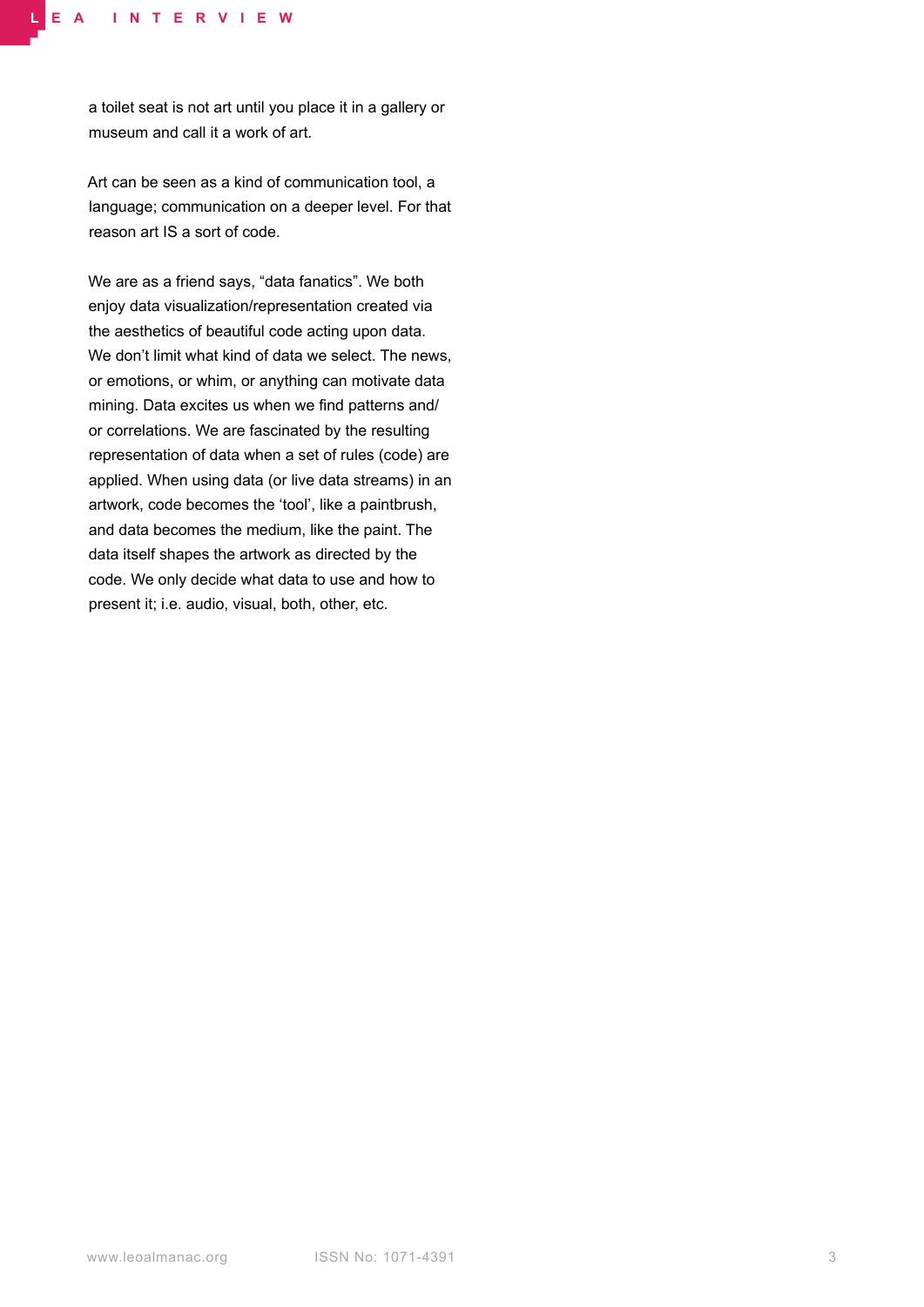

Handheld Histories as Hyper Monuments, 2007, Rolf Van Gelder, Carmin Karasic. All images and video material are the copyright of the artist and cannot be used or altered in any way without the express consent of the artist

#### **Handheld Histories as Hyper Monuments**

Handheld Histories as HyperMonuments is an artwork that addresses historic bias and exploits media literacy through GPS and mobile computing technologies. This artwork is a collaboration by Carmin Karasic, Rolf van Gelder, and Rob Coshow, with special thanks to the HP mscapers team, Brett Stalbaum, and Jo Rhodes. History is typically a story perpetuated as fact and published by the dominant social structures. Historic texts often skew event details to favor the victors, usually illustrated with drawings, paintings and photographs that support the victors' tales. The result is an interpreted history, filtered by the producer. This project constructs hyper-monuments at the sites

of historic monuments. The intent is to create electronic monuments as symbols of lost alternative perspectives. Given a prominent historic monument, shrine, location, etc., HHHM plays a location specific movie clip that regresses the present day image to a pre-urbanized vision for the specific location. For example, imagine your cell phone 'alerts' you near the Old South Church in Boston, MA. You 'answer' and see an easily identifiable photo of the Old South Church, just as it appears right there in front of you on the street. You press "Regress" and see the church morph through images that move backwards in history to a time when that location was at its natural, undeveloped state –natural wetlands.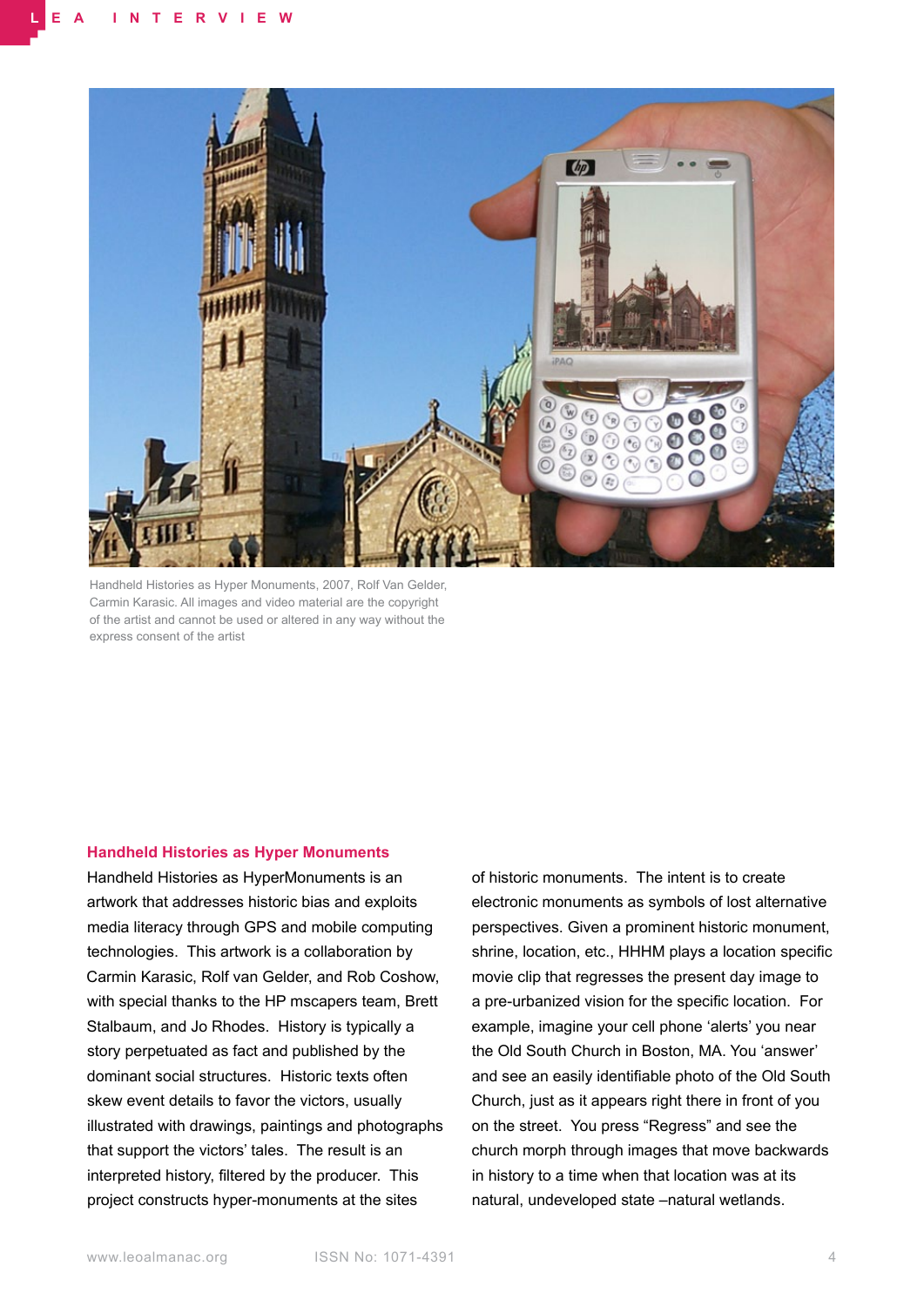

Sjansmachine, 2011. Rolf Van Gelder, Carmin Karasic, Olga Mink. All images and video material are the copyright of the artist and cannot be used or altered in any way without the express consent of the artist

#### **Sjansmachine**

Sjansmachine ("chance machine") is an interactive photo installation that works with real time images and face detection software. Participants intuitively use QR tags, Augmented Reality markers and face detection to "find new friends". Sjansmachine plays with the idea that the virtual world is replacing our social by encouraging people to connect in the real world. The custom software (written in *Processing*, including face detection and motion detection functionality) automatically takes a picture of the face in the booth. The photo is transferred to the projections (one face per square). The images are constantly animated. During "match" mode *sjansmachine* displays its match in front of the audience. The couple can obtain their prize together. The project is a collaboration between Olga Mink, Carmin Karasic and Rolf van Gelder.

## Sjansmachine video link:

http://www.youtube.com/user/ LEAbroadcast?feature=mhee#p/ c/272279007EEFA15E/8/HWh5zFvxQ-g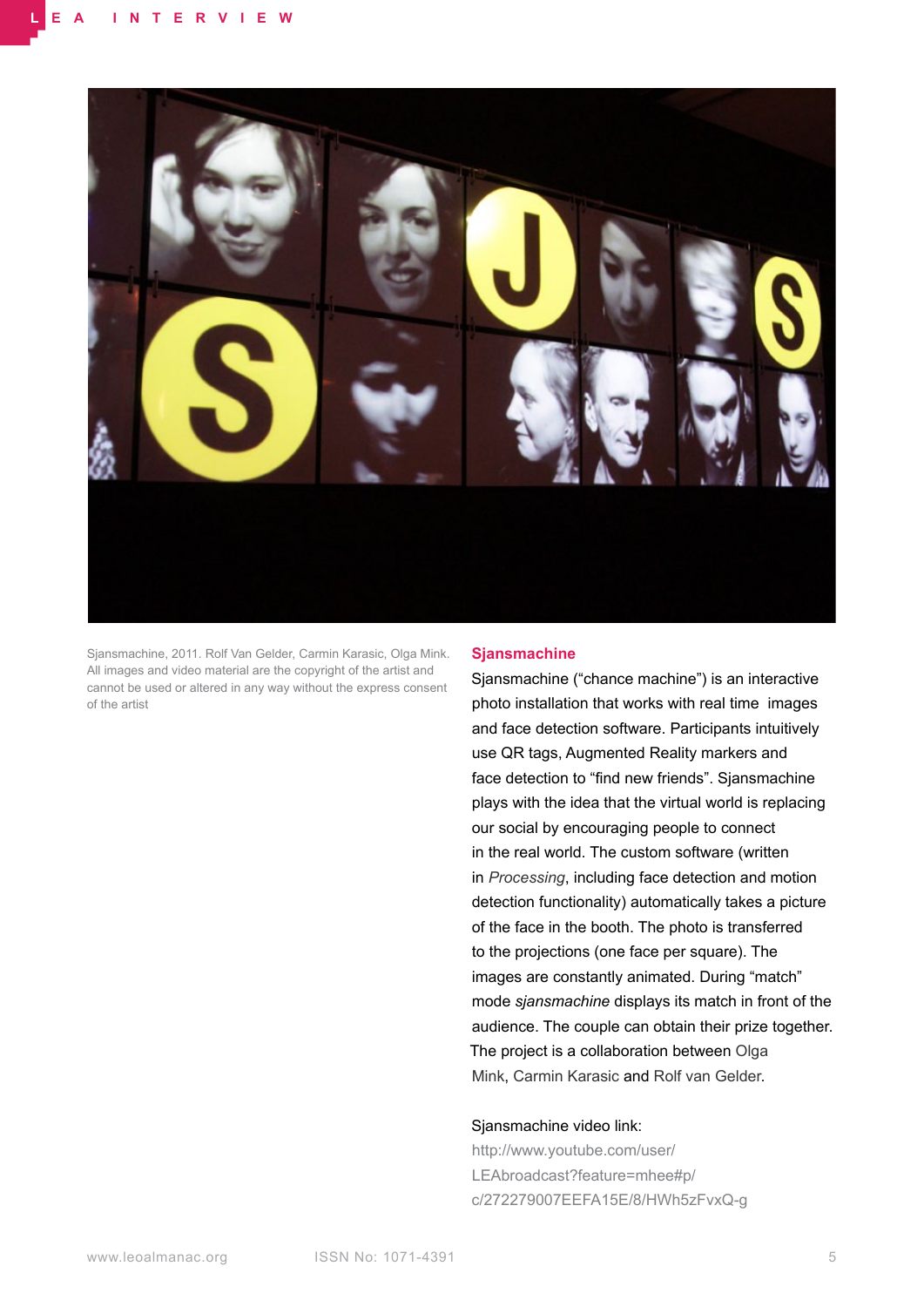#### **Artists' Statements:**

## **Rolf Van Gelder:**

*"My life as an artist has been a continuous struggle between logic and emotion (Apollo and Dionysus).*  I've been brought up with computers and math: everything should be logical and have a predefined reaction on every action. While creating my traditional, abstract paintings I try to switch off the logical part of my brain and let emotion rule. While creating new media art I give room to the logical part of my brain and try to use it in a creative way. My art always has multiple layers. Some of them are hidden and have much deeper, and often darker, meanings. I want my audience to have something to explore, discover and experience while peeling off layer after layer. Some of the layers, most likely, never will be revealed but that's okay! Life is full of mysteries that will never be revealed… For me creating art is a way of self-reflection, meditation, maybe even therapy, and a very personal way of communicating with other human beings. It's a way of 'saying things' that cannot be said via human language or any other regular communication tools. It's communication on a different level."

**Carmin Karasic:** I use computer based and emerging technologies in my art to increase social awareness through art activism. I believe it is a cyberartist's responsibility to provoke a reevaluation of our existing systems through technology. Because future communication technology will enable total wireless connectivity, I am specifically interested in our interaction with this pervasive computing. My art investigates alternative views, new connections and interaction between edges. My artworks consciously examine the hyperreal, because presentation has become more important than personal opinion, observation, or even reality itself. Fort example, my artwork "Handheld Histories as Hyper-Monuments" was inspired by the gap between official political histories and alternative histories. Digital doubles in this project create spaces for untold stories, forgotten histories, and pure speculation surrounding monuments and events. Ultimately, my ambition is to contribute to the positive social engagement

of new technologies through art. Synergy between artists, scientists, and engineers can lead to new cultural insights and potential innovation, rather than reinforce old assumptions. I want my work to contribute to invention and digital enhancements.

### **Bios**

Rolf Van Gelder intitially studied and was trained in electric engineering (specializing in information science). In 1995 he founded CAGE (cyber arts gallery Eindhoven), one of the first virtual art galleries on the internet (www.cage.nl). His work entitled "Virtual Quilt" (with Carmin Karasic and Clara Wainwright) is part of the permanent collection of the DeCordova Museum and Sculpture Park in Lincoln, Ma, USA. His works have been shown internationally in many festivals, galleries and museum shows. His works are held in private collections in The Netherlands, USA, Canada, Austria, Germany, Belgium and Portugal.

Carmin Karasic**,** international multimedia artist, has many years experience in information technology (software developer, project manager, information architect). All of her work is information technology based. She is specifically interested in the social aspects and implications of emerging technologies that move people toward total wireless connectivity. She has exhibited in North America, Europe and Asia, and she is a founding member of the Electronic Disturbance Theater, an art activist group. She has also been the Assistant Director of Boston Cyberarts, (Boston, MA) and of MAD Emergent Art Center (Eindhoven, NL).

She is also an educator. From 2002 to 2006, she was a core faculty member at the Art Institute of Boston at Lesley University. At AIB she developed, redesigned, and taught New Media and Digital Art courses. She also had independent study students and suggested books to expand the Digital Art collection in the AIB library. In June 2005 she became an Adjunct Faculty member in the Technology in Education (TIE) Master's